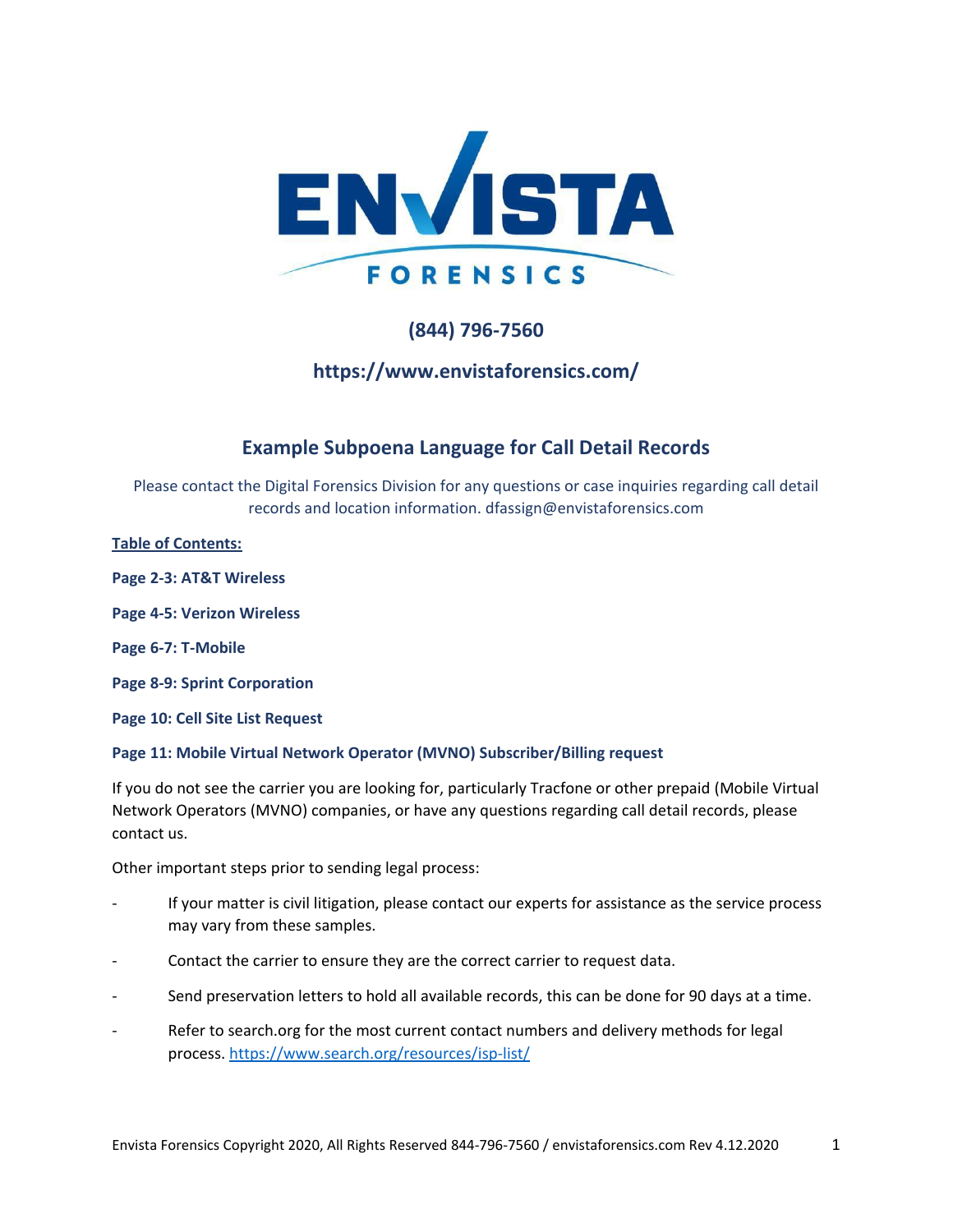## **AT&T Wireless**

## **11760 US Highway 1 Suite 600 North Palm Beach, FL 33408**

### **Contact Phone Number: 800-635-6840**

#### **SERVICE BY FAX OR EMAIL: 888-938-4715 or gldc@att.com**

#### **Language:**

Defendant, by and through his or her attorney, requests the following information be provided regarding cell phone communications in the form of historical call detail records and tower locations, for cell phone number(s) 000-000-0000 for the period of time between 00-00-2000 and 00-00-2000.

All information including but not limited to:

1. Subscriber information for the above listed numbers, including financially responsible party, billing address, features and services and equipment,

2. All call originations, call terminations, call attempts, voice and text message transactions, including push to talk, data communications, SMS and MMS communications, and voice communications, LTE and/or IP sessions and destinations with cell site information, including the originating and receiving phone numbers or network IDs for all incoming and outgoing call transactions, data transactions and push to talk sessions.

3. Records are to include the IMEI, IMSI or other equipment or handset identification information for the target phone number if known.

4. All stored SMS content, MMS content and / or Browser Cache if available.

5. Beginning and ending switch and cell site / tower identifiers for each call, SMS MMS and data transmission, including the location information and azimuth for the tower and sector used for the call.

6. a legend and definition for any and all abbreviations used in the reports provided

7. An explanation of how to read the call detail records.

8. Any precise measurement data such as e-911 location data, NELOS data and or any other data recorded for the time period that will provide additional location data.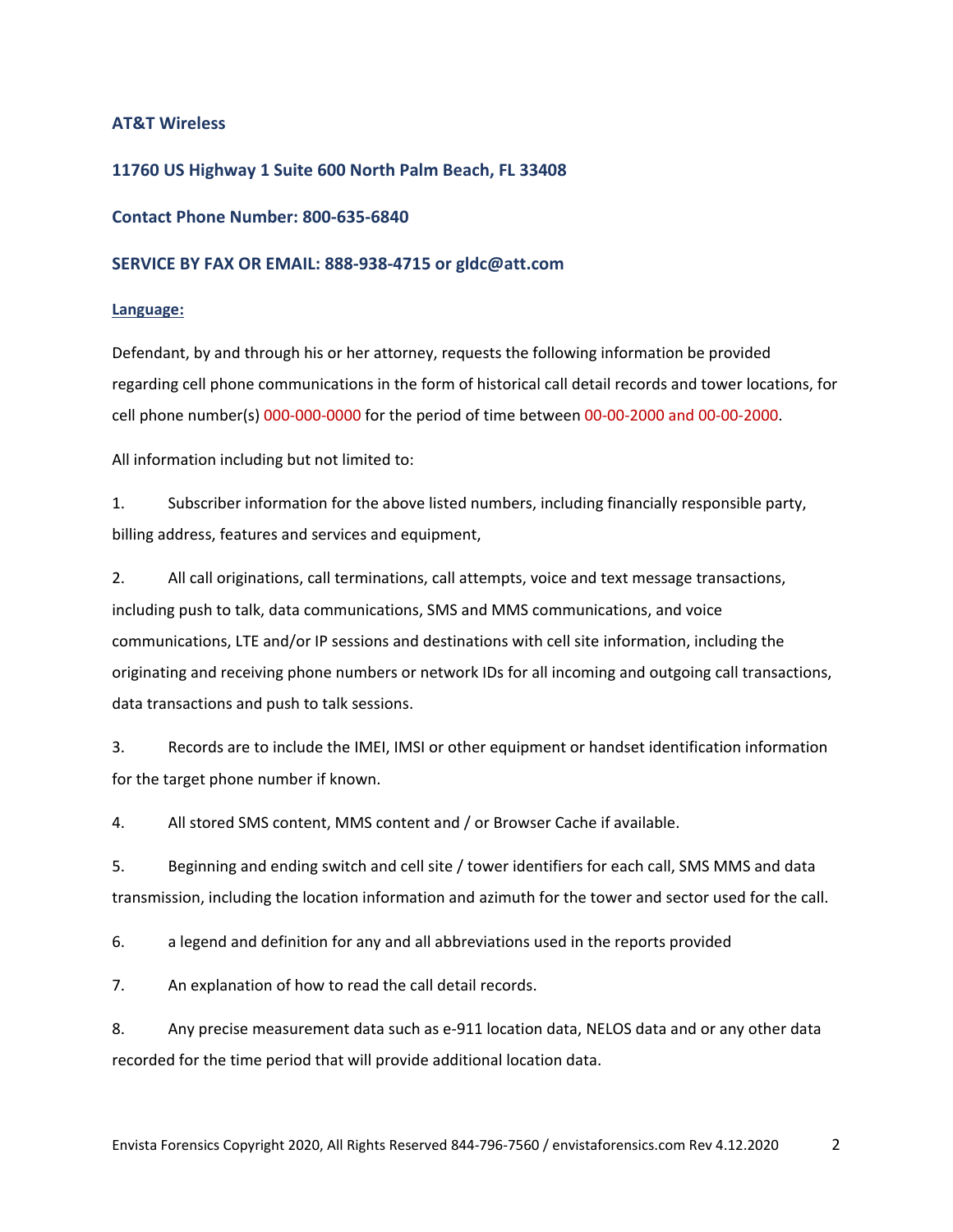9. Specific information regarding the time stamps / time zones of the records.

Provide the following information regarding cell tower locations for the following areas containing cell towers actively in service between 00-00-2000 and 00-00-2000.

Include the below AT&T cell tower information:

Mobile Country Code (MCC), Mobile Network Code (MNC), Location Area Code (LAC), System Identification Number (SID), Network Identity (NID), Tracking Area Code (TAC), Cell ID, E-UTRAN Cell Global Identifier (ECGI), eNodeB ID (eNBID), Technology, Band, Frequency, Channel, EARFCN, Sector Identifier, Sector Orientation (azimuth), Beamwidth, PCI, PSC, PN Offset, and Tower Height.

10. Any records or information regarding cell towers that were undergoing maintenance, or were out of service the time period in this request.

All responsive data is to be provided in both Adobe PDF format and Microsoft Excel format, .TXT or .CSV format.

Please indicate in your response to this subpoena if there is any data loss due to the time difference between the date of the receipt of this subpoena and the time period requested, and if so, a detailed description of what data is not recoverable versus what data would be recoverable based on the carrier's retention period for call detail records.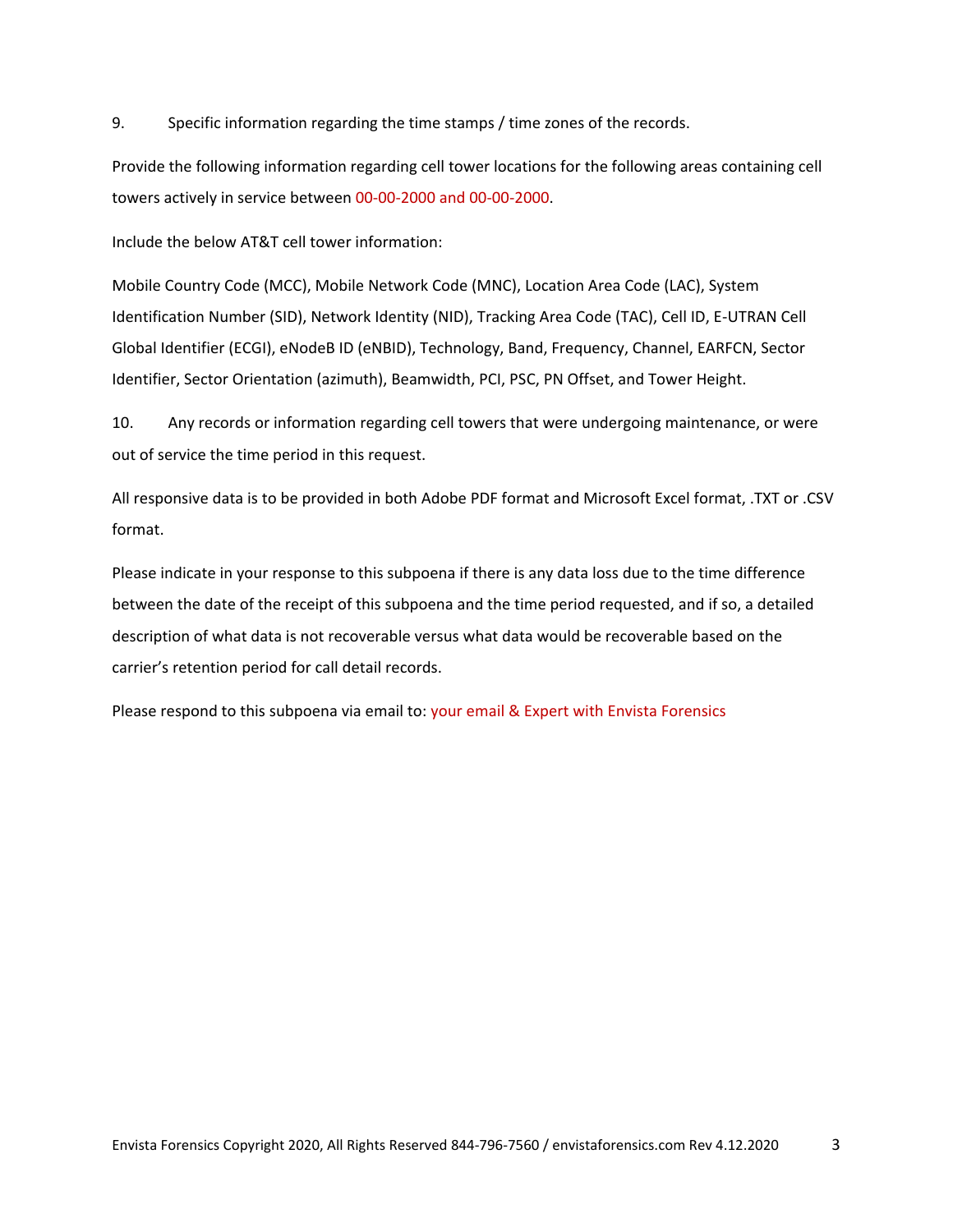**Verizon Wireless** 

**180 Washington Valley Road Bedminster, NJ 07921**

**Contact Phone Numbers:**

**Subpoena contact: 888-483-2600**

**Search warrant contact: 800-451-5242; select option 2 Wireless Records contact: 800-451- 5242; select option 1 Wireless Voice, Text, Email, IP, etc.: (888) 483-2600**

**SERVICE BY FAX :**

**Subpoenas: 888-667-0028**

### **Orders & Warrants: 888-667-0026**

#### **Language:**

Defendant, by and through his or her attorney, requests the following information be provided regarding cell phone communications in the form of historical call detail records and tower locations, for cell phone number(s) 000-000-0000 for the period of time between 00-00-2000 and 00-00-2000.

All information including but not limited to:

1. Subscriber information for the above listed numbers, including financially responsible party, billing address, features and services and equipment,

2. All call originations, call terminations, call attempts, voice and text message transactions, including push to talk, data communications, SMS and MMS communications, and voice communications, LTE and/or IP sessions and destinations with cell site information, including the originating and receiving phone numbers or network IDs for all incoming and outgoing call transactions, data transactions, VOLTE with cell sites.

3. Records are to include the IMEI, IMSI or other equipment or handset identification information for the target phone number if known.

4. All stored SMS content, MMS content and / or Browser Cache if available.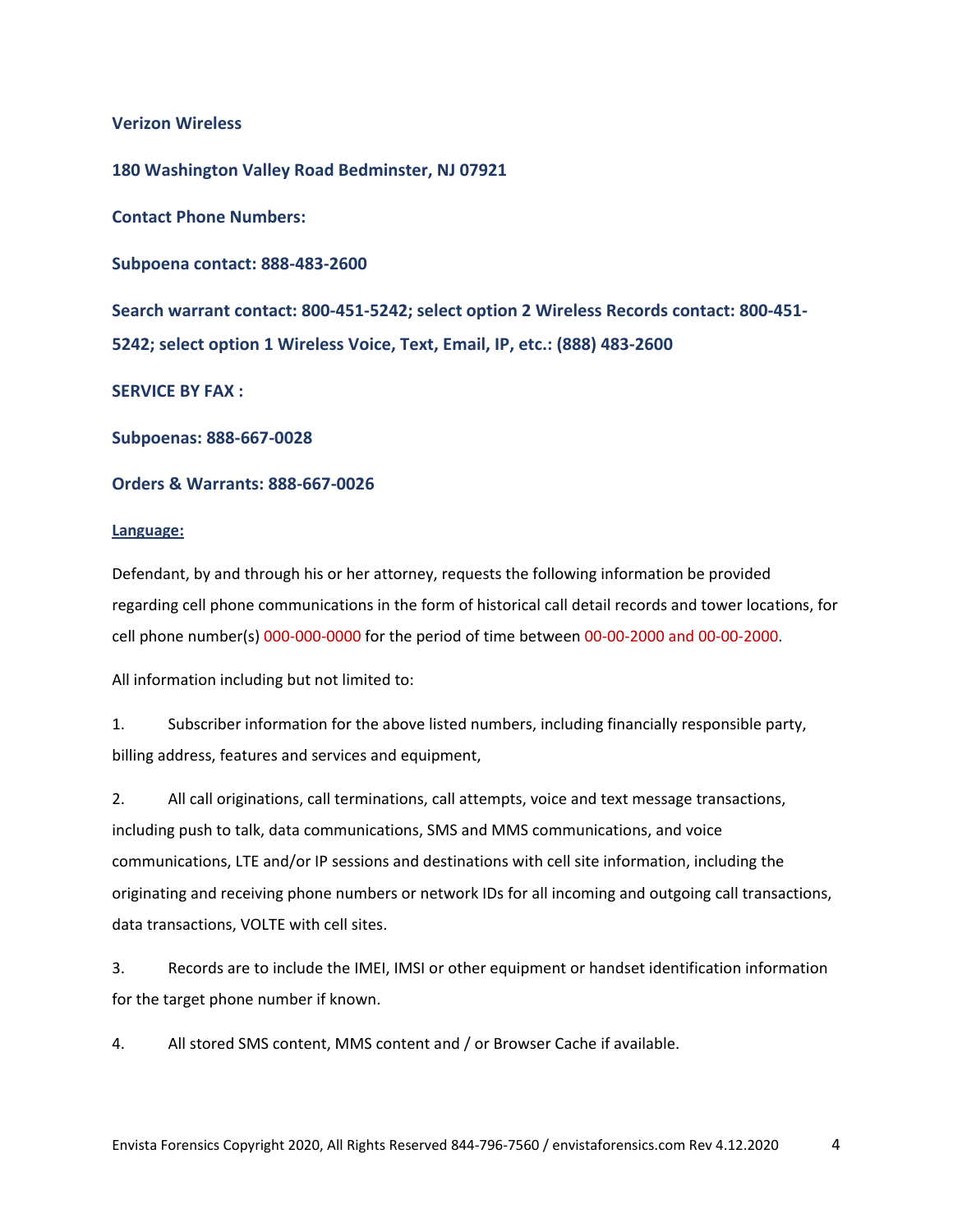5. Beginning and ending switch and cell site / tower identifiers for each call, SMS MMS and data transmission, including the location information and azimuth for the tower and sector used for the call.

6. A complete table of cell towers / cell site information for all cell towers / cell sites in the

Mobile Country Code (MCC), Mobile Network Code (MNC), Location Area Code (LAC), System Identification Number (SID), Network Identity (NID), Tracking Area Code (TAC), Cell ID, E-UTRAN Cell Global Identifier (ECGI), eNodeB ID (eNBID), Technology, Band, Frequency, Channel, EARFCN, Sector Identifier, Sector Orientation (azimuth), Beamwidth, PCI, PSC, PN Offset, and Tower Height.

8. An explanation of how to read the call detail records.

9. Any precise measurement data such as e-911 location data, RTT, RTTL, RTTM, ERLTE, ALULTE or reports of similar nature data that provide estimated locations of the device or distances from the base station. Any other data recorded for the time period that will provide additional location data.

10. Specific information regarding the time stamps / time zones of the records.

11. Any records or information regarding cell towers that were undergoing maintenance, or were out of service the time period in this request.

All responsive data is to be provided in both Adobe PDF format and Microsoft Excel format, .TXT or .CSV format.

Please indicate in your response to this subpoena if there is any data loss due to the time difference between the date of the receipt of this subpoena and the time period requested, and if so, a detailed description of what data is not recoverable versus what data would be recoverable based on the carrier's retention period for call detail records.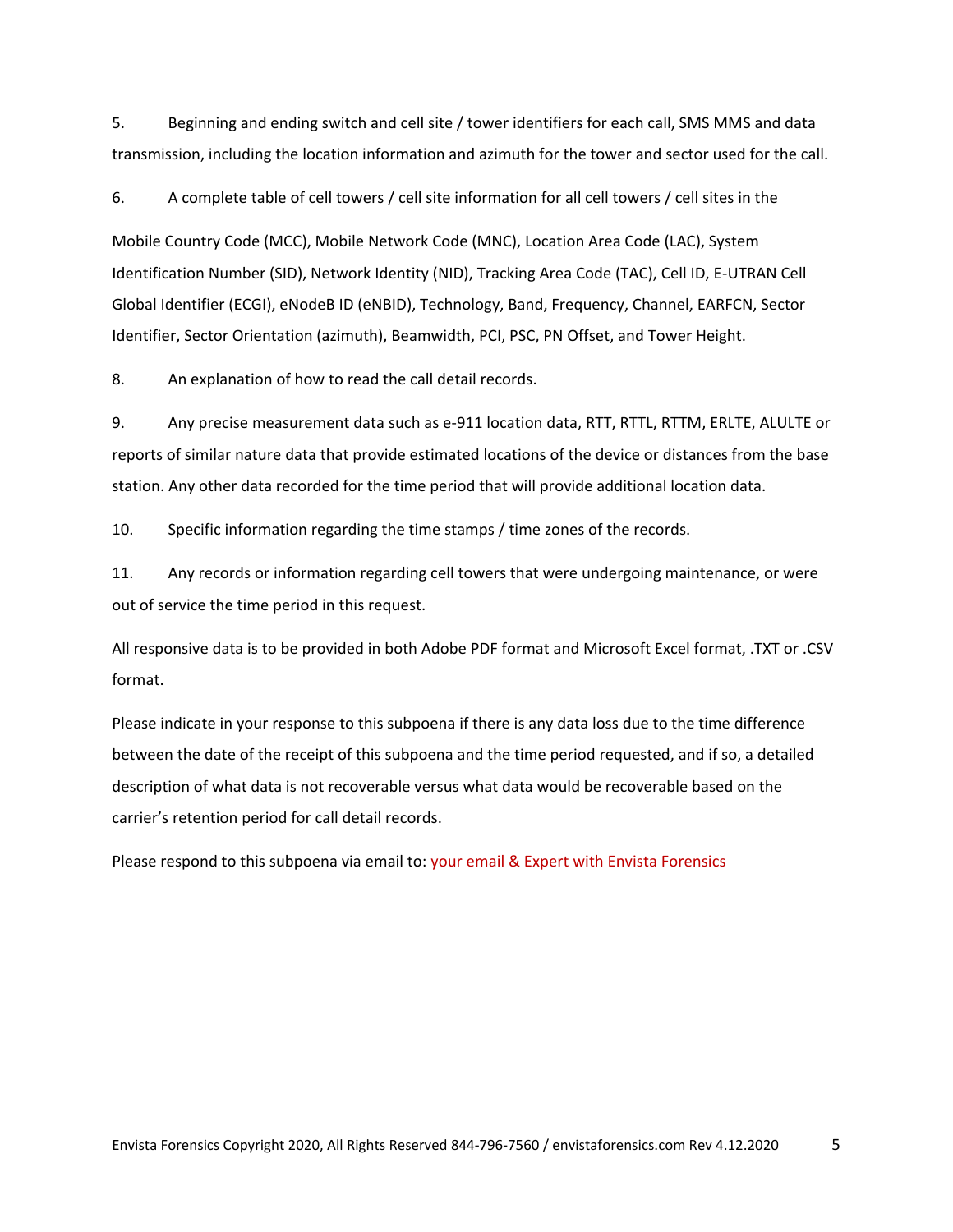**T-Mobile 4 Sylvan Way Parsippany, New Jersey 07054 Contact: 866-537-0911**

## **SERVICE BY E-MAIL AND FAX: Lerinbound@T-Mobile.com, 973-292-8697**

#### **Language:**

Defendant, by and through his or her attorney, requests the following information be provided regarding cell phone communications in the form of historical call detail records and tower locations, for cell phone number(s) 000-000-0000 for the period of time between 00-00-2000 and 00-00-2000.

All information including but not limited to:

1. Subscriber information for the above listed numbers, including financially responsible party, billing address, features and services and equipment,

2. All call originations, call terminations, call attempts, voice and text message transactions, including push to talk, data communications, SMS and MMS communications, and voice communications, LTE and/or IP sessions and destinations with cell site information, including the originating and receiving phone numbers or network IDs for all incoming and outgoing call transactions, data transactions and push to talk sessions.

3. Records are to include the IMEI, IMSI or other equipment or handset identification information for the target phone number if known.

4. All stored SMS content, MMS content and / or Browser Cache if available.

5. Beginning and ending switch and cell site / tower identifiers for each call, SMS MMS and data transmission, including the location information and azimuth for the tower and sector used for the call.

6. Cell Site List including; Mobile Country Code (MCC), Mobile Network Code (MNC), Location Area Code (LAC), System Identification Number (SID), Network Identity (NID), Tracking Area Code (TAC), Cell ID, E-UTRAN Cell Global Identifier (ECGI), eNodeB ID (eNBID), Technology, Band, Frequency, Channel,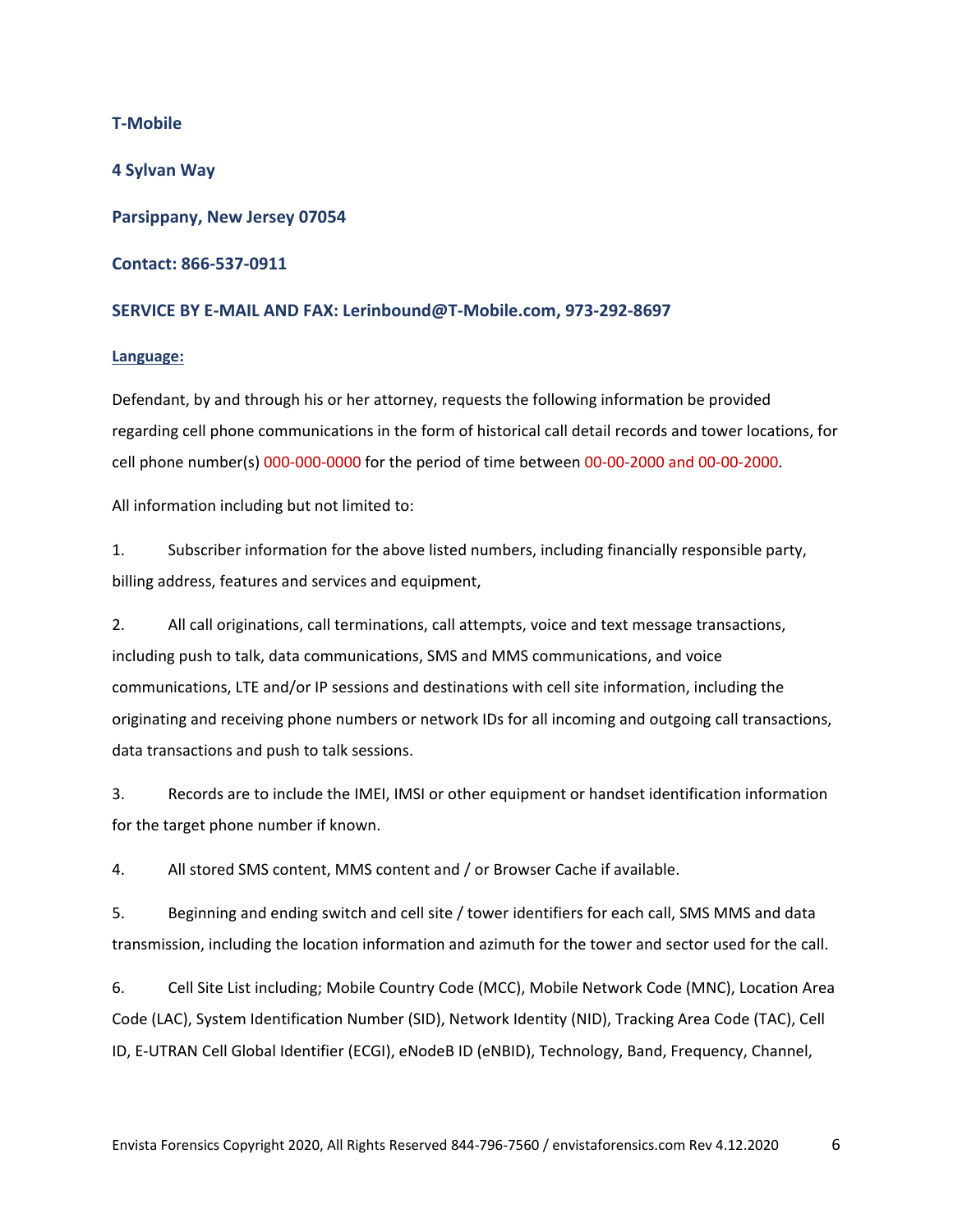EARFCN, Sector Identifier, Sector Orientation (azimuth), Beam width, PCI, PSC, PN Offset, and Tower Height.

7. a legend and definition for any and all abbreviations used in the reports provided

8. An explanation of how to read the call detail records.

9. Any precise measurement data such as e-911 location data, TDOA (Time Delay of Arrival) Truecall, Timing Advance or reports of similar nature data and or any other data recorded for the time period that will provide additional location data.

10. Specific information regarding the time stamps / time zones of the records.

All responsive data is to be provided in both Adobe PDF format and Microsoft Excel format, .TXT or .CSV format.

Please indicate in your response to this subpoena if there is any data loss due to the time difference between the date of the receipt of this subpoena and the time period requested, and if so, a detailed description of what data is not recoverable versus what data would be recoverable based on the carrier's retention period for call detail records.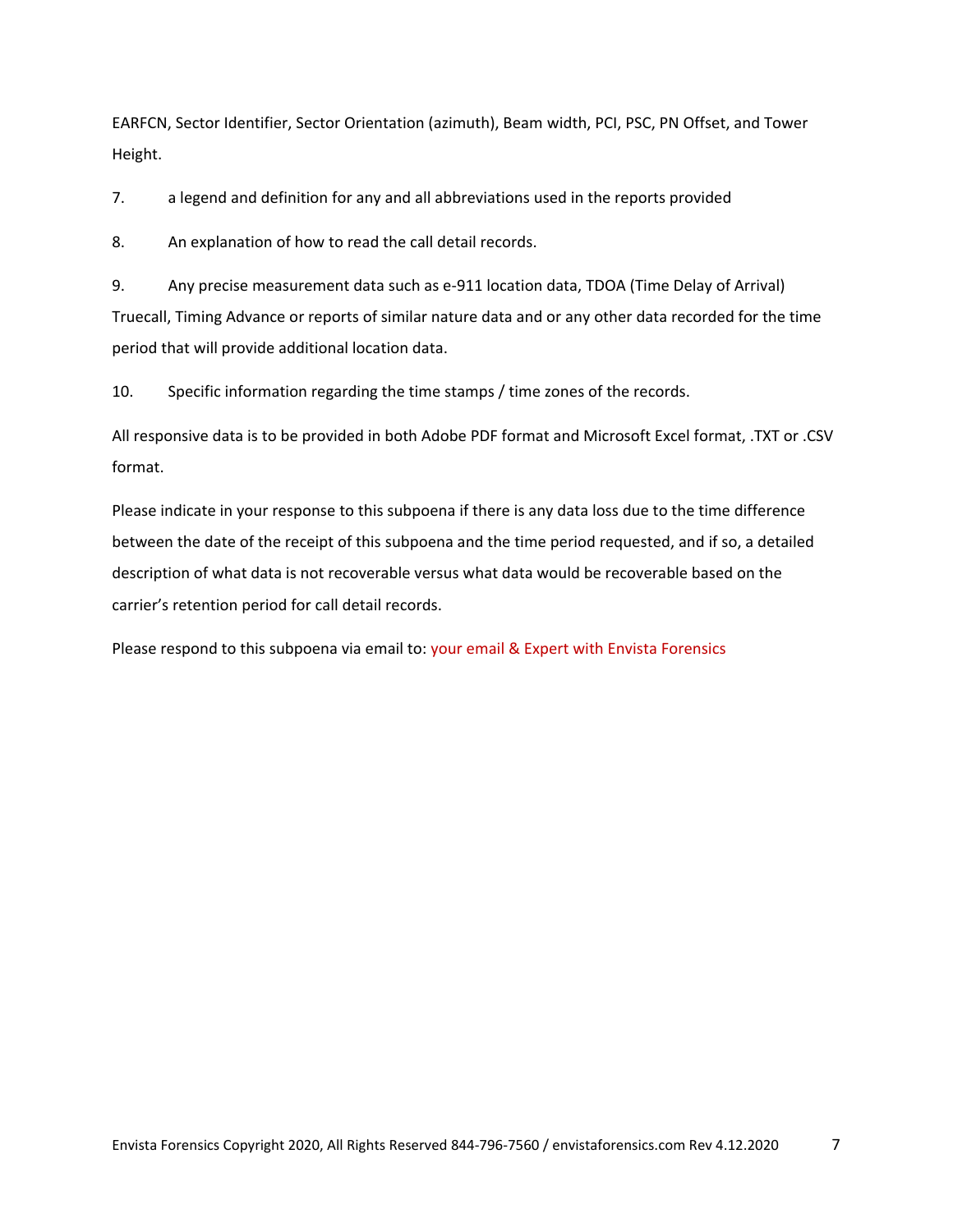#### **Sprint Corporation**

#### **6480 Sprint Pkwy**

#### **Overland Park, Kansas 66251 Contact: 800-877-7330**

# **SERVICE BY FAX: 816-600-3111; To receive status updates for Subpoenas and Search Warrants by contacting 800-877-7330 extension 3.**

#### **Language:**

Defendant, by and through his or her attorney, requests the following information be provided regarding cell phone communications in the form of historical call detail records and tower locations, for cell phone number(s) 000-000-0000 for the period of time between 00-00-2000 and 00-00-2000.

All information including but not limited to:

1. Subscriber information for the above listed numbers, including financially responsible party, billing address, features and services and equipment,

2. All call originations, call terminations, call attempts, voice and text message transactions, including push to talk, data communications, SMS and MMS communications, and voice communications, LTE and/or IP sessions and destinations, eHRPD with cell site information, including the originating and receiving phone numbers or network IDs for all incoming and outgoing call transactions, data transactions and push to talk sessions.

3. Records are to include the IMEI, IMSI or other equipment or handset identification information for the target phone number if known.

4. All stored SMS content, MMS content and / or Browser Cache if available.

5. Beginning and ending switch and cell site / tower identifiers for each call, SMS MMS and data transmission, including the location information and azimuth for the tower and sector used for the call.

6. A complete table of cell towers / cell site information for all cell towers / cell sites;

a. Cell Site List including; Mobile Country Code (MCC), Mobile Network Code (MNC), Location Area Code (LAC), System Identification Number (SID), Network Identity (NID), Tracking Area Code (TAC), Cell ID, E-UTRAN Cell Global Identifier (ECGI), eNodeB ID (eNBID), Technology, Band, Frequency, Channel,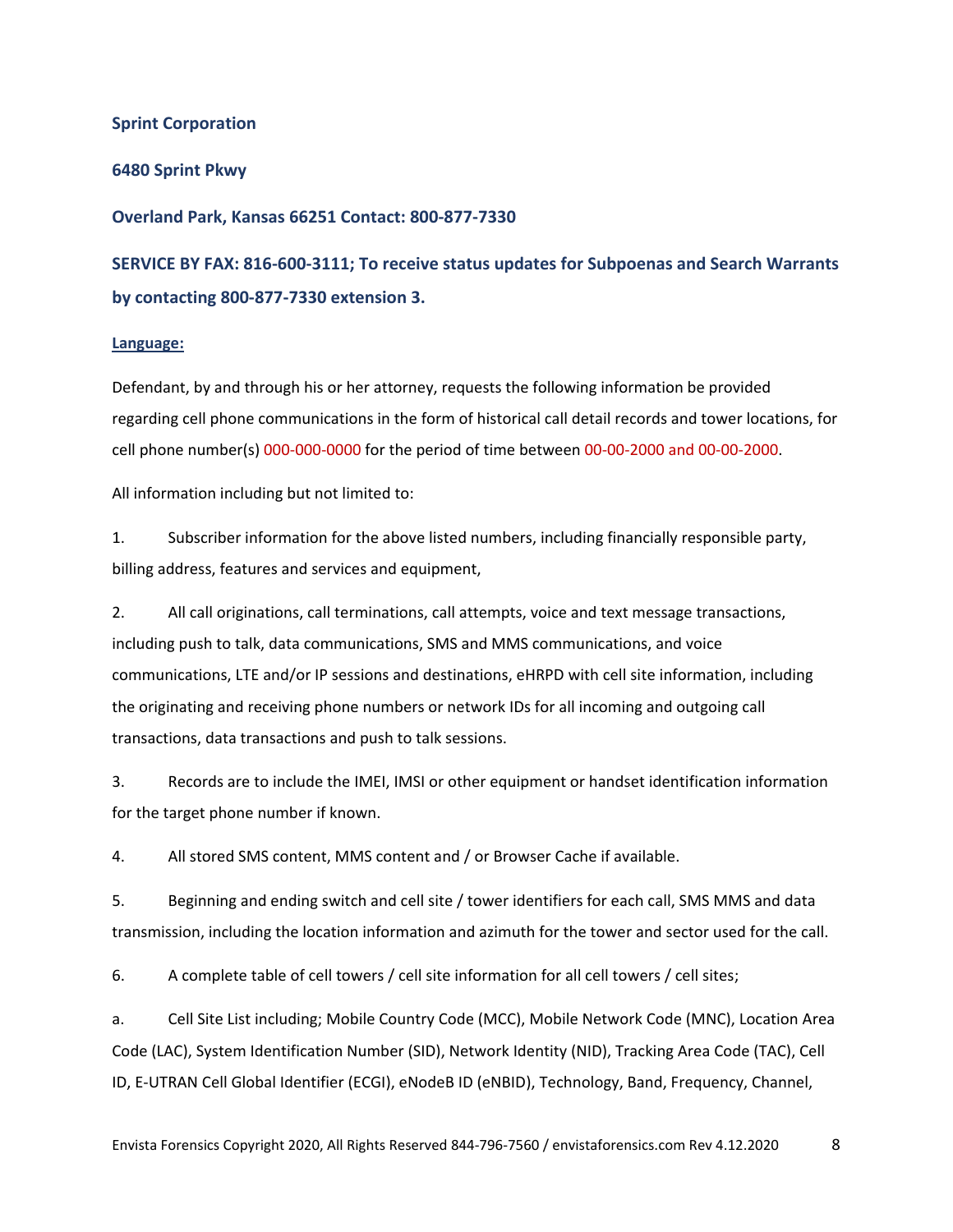EARFCN, Sector Identifier, Sector Orientation (azimuth), Beamwidth, PCI, PSC, PN Offset, and Tower Height.

7. a legend and definition for any and all abbreviations used in the reports provided

8. An explanation of how to read the call detail records.

9. Any precise measurement data such as e-911 location data, Per Call Measurement Data (PCMD) or reports of similar nature data that provide estimated locations of the device or distances from the base station. Please provide a PCMD report for each Vendor/Call type. Any other data recorded for the time period that will provide additional location data.

10. Include reports for VOVoice (VOWIFI, VOLTE, VOCDMA)

11. Specific information regarding the time stamps / time zones of the records.

12. Any records or information regarding cell towers that were undergoing maintenance, or were out of service the time period in this request.

All responsive data is to be provided in both Adobe PDF format and Microsoft Excel format, .TXT or .CSV format.

Please indicate in your response to this subpoena if there is any data loss due to the time difference between the date of the receipt of this subpoena and the time period requested, and if so, a detailed description of what data is not recoverable versus what data would be recoverable based on the carrier's retention period for call detail records.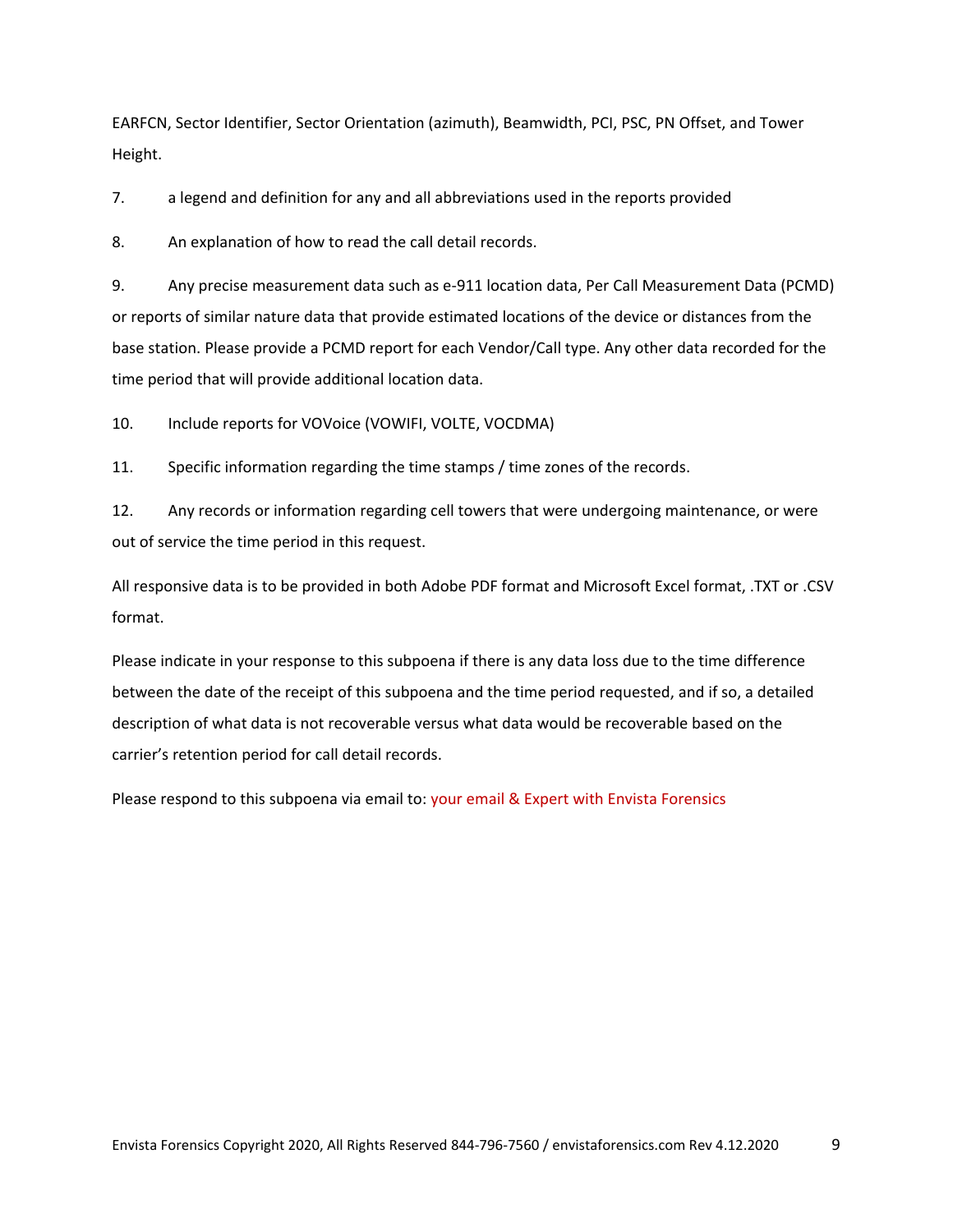# **Cell Site List Request:**

This request should be used for all carriers, and is important to complete an analysis or cell site survey. Look up each carrier and their subpoena compliance info using, [https://www.search.org/resources/isp](https://www.search.org/resources/isp-list/)[list/](https://www.search.org/resources/isp-list/)

### **Language:**

Please include a list of the following information regarding Cell Sites for the State of Insert State, during Insert Month, Year.

To include (but not limited to):

Mobile Country Code (MCC), Mobile Network Code (MNC), Location Area Code (LAC), System Identification Number (SID), Network Identity (NID), Tracking Area Code (TAC), Cell ID, E-UTRAN Cell Global Identifier (ECGI), eNodeB ID (eNBID), Technology, Band, Frequency, Channel, EARFCN, Sector Identifier, Sector Orientation (azimuth), Beamwidth, PCI, PSC, PN Offset, and Tower Height.

Please provide the list in excel, .csv or similar format.